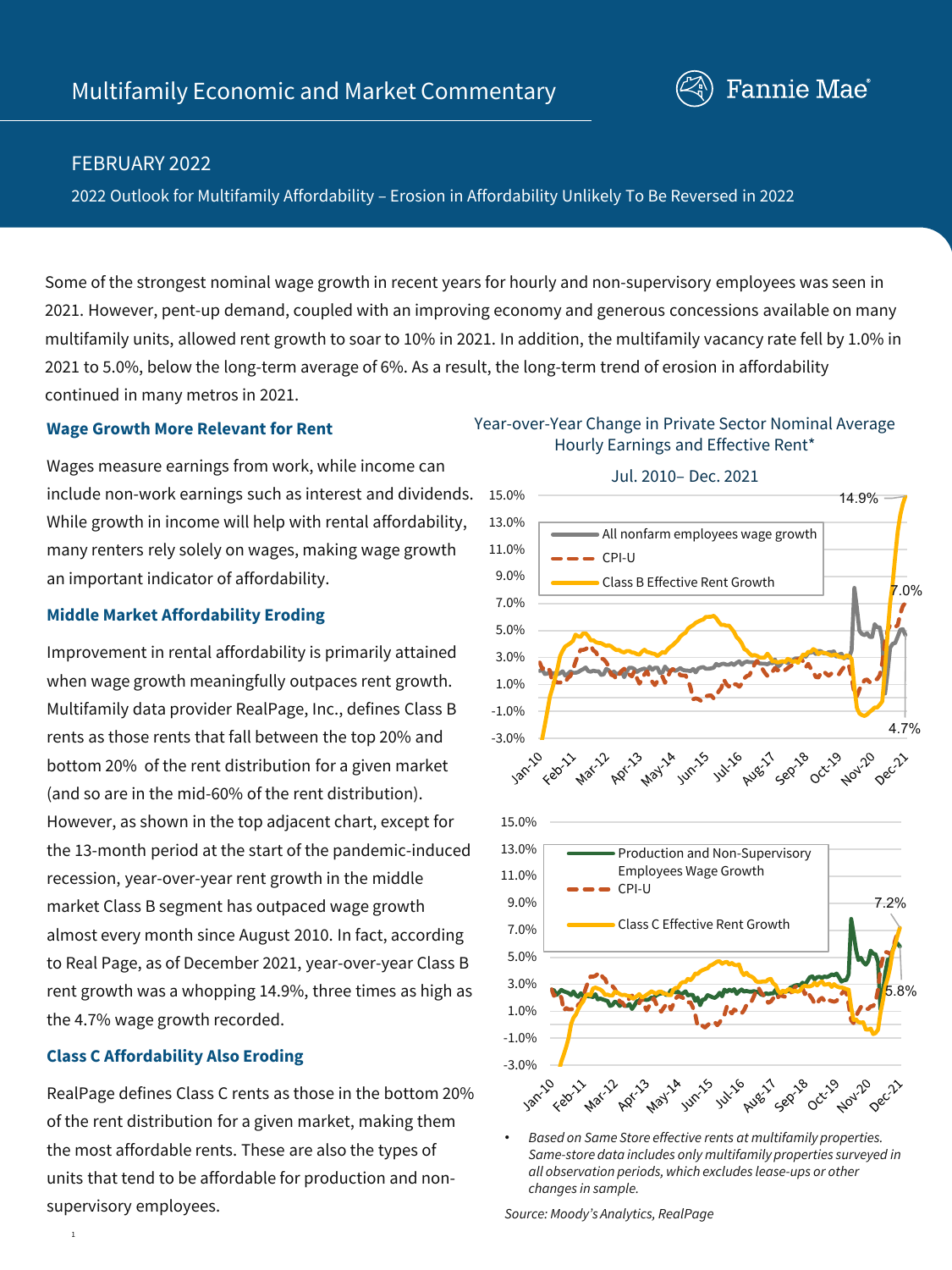However, as shown in the lower chart on the previous page, while the gap between wages and effective rent growth has been smaller, Class C rent growth has recently also kept pace, or even outstripped, the wage growth of production and nonsupervisory employees. In 2021, Class C effective rent growth totaled 7.2%, easily outpacing wage growth of 5.8% for production and non-supervisory employees. In addition, inflation of 7.0% year-over-year as of December 2021 likely made renting even less affordable.

#### **Vacancy Rates for Workforce Housing Compressed in 2021…**

Class C apartment units, which are considered workforce housing because they are usually the most affordable units available in a market, recorded a marked decline in vacancy rates in 2021. According to data from CoStar, Inc., the national average vacancy rate for Class C units, which has hovered around 5.0% since the end of 2015, declined by 1.3 percentage points during 2021, ending the year at just 3.7%. Similarly, CoStar estimates that the average vacancy rate for Class B units, which are often also considered workforce housing in many places, fell by an estimated 1.7 percentage points in 2021 to an average vacancy rate of 4.6%. As might be expected, vacancies for properties assisted by federal Low Income Housing Tax Credits (LIHTC) had an even lower vacancy rate at just 2.4%, according to estimates from Moody's Analytics REIS.

The decline in the average estimated vacancy rate for Class B and C workforce housing units can be attributed to a combination of factors. It is often difficult to build new affordable units without local subsidies or federal assistance. In addition, continued demand for multifamily rentals has made older Class A-/B+ properties more attractive to investors as value-add projects, keeping them from naturally filtering down to more affordable Class B and C properties. Lastly, stimulus payments and eviction moratoriums helped renters stay in their more affordable units in 2021, keeping vacancy levels for units in the workforce housing category low.



#### Multifamily Vacancies by Class 2009 - 2023

Source: CoStar Group, Moody's Analytics REIS, Inc.

 $\overline{2}$ 

Note: Class A is approximated by CoStar as five- and four-star category properties. Class C is approximated by CoStar's two-star and onestar category data. Rent-Restricted data from Moody's Analytics REIS based on LIHTC units.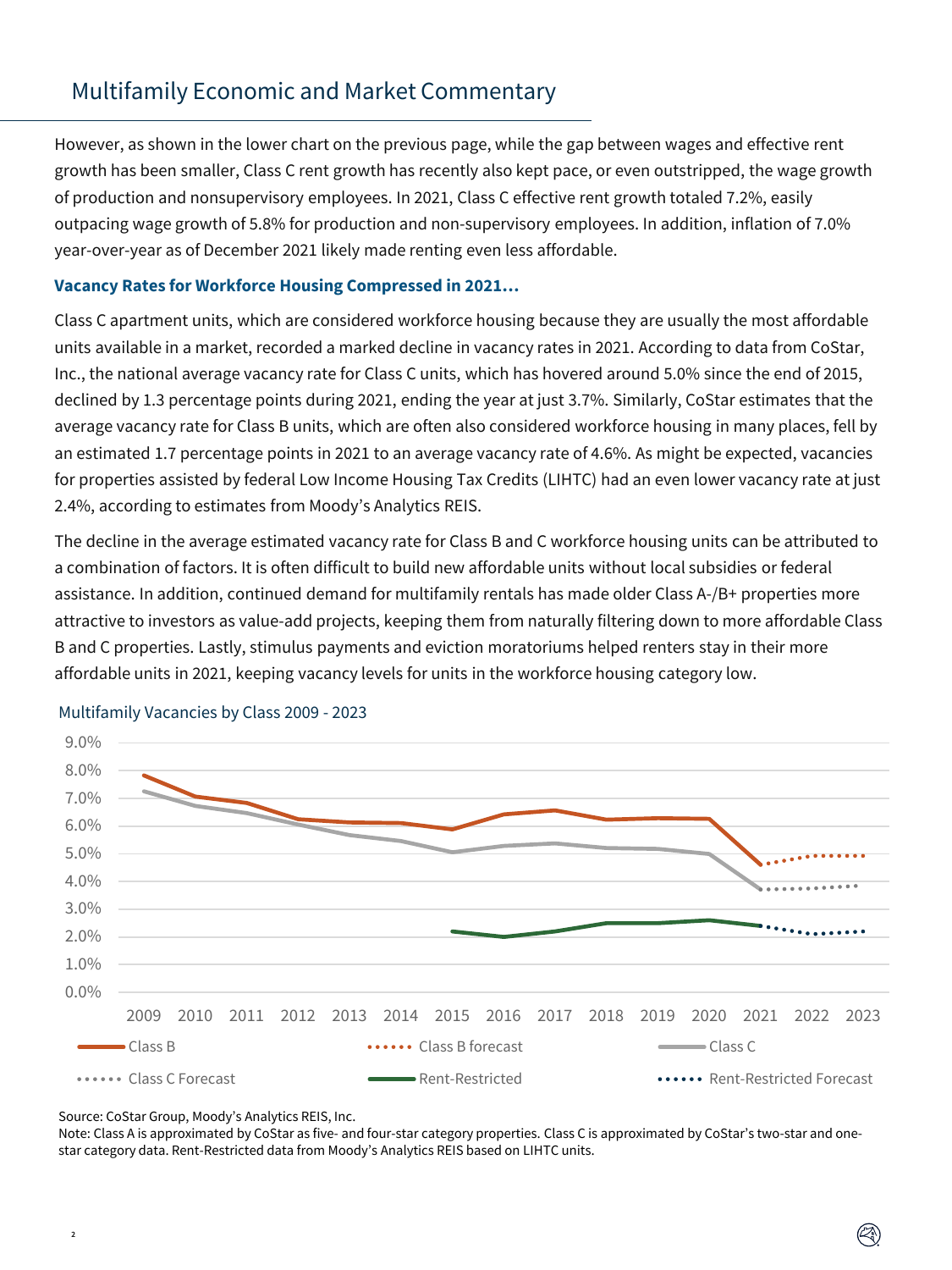#### **…and Are Expected to Remain Low in 2022-2023**

3

As shown in the chart on the previous page, CoStar projects that the average 2022 vacancy rate for Class B units will only increase by an estimated 0.3 percentage points to 4.9%, remaining well below the recent 6.2% average. Conditions are not expected to change in the Class C segment, where CoStar projects the average vacancy rate will remain stable over the year, ending 2022 at an estimated 3.7%. However, some uncertainties include the expiration of eviction moratoriums and whether new COVID variants might result in additional shutdowns.

#### **High Occupancy Rates Increase Pressure on Rents in Workforce Housing**

According to RealPage, among the 50 major multifamily markets, occupancy at Class B properties is at historically high rates of 96.4% or higher. Tight vacancy rates and a recovering economy have also led to staggering increases in effective rents in just a single year for most workforce housing units. As shown in the chart below, 40 of the top 50 multifamily markets tracked by RealPage recorded increases of 10% or more in 2021.

### **Many Markets Recorded Unprecedented Class B Effective Rent Growth**

With a 98.1% occupancy rate at Class B properties, the **West Palm Beach** metro area recorded the highest growth in Class B effective rents in 2021, with a 30.7% increase, as seen in the chart below. **Tampa** followed with a 97.9% occupancy rate at Class B properties and a 29.8% increase in effective rents. Other metro areas with Class B properties that have low vacancy rates and large single year increases in effective rents include **Nashville**, with an occupancy rate of 97.5% and a 22.7% increase; **Austin** with a 97.2% occupancy rate and a 27.1% increase; and **Fort Lauderdale** with a 98.3% occupancy rate and 26.4% effective rent growth. In all, RealPage recorded 12 markets with Class B effective rent growth of 20% or more in just a single year, all of which has had a negative impact on affordability as most households did not receive wage increases of 20% or more in 2021.

|                                   | 32.0% |                                                          |                                  |                                                                        |                            | ◆ West Palm Beach-Boca Raton, FL                            |                                                                                         |                |
|-----------------------------------|-------|----------------------------------------------------------|----------------------------------|------------------------------------------------------------------------|----------------------------|-------------------------------------------------------------|-----------------------------------------------------------------------------------------|----------------|
|                                   | 30.0% |                                                          |                                  |                                                                        |                            | Tampa-St. Petersburg, FL                                    |                                                                                         |                |
|                                   | 28.0% |                                                          | Phoenix-Mesa, AZ<br>♦            |                                                                        |                            |                                                             |                                                                                         |                |
|                                   |       |                                                          |                                  | Austin-Round Rock, TX                                                  |                            |                                                             |                                                                                         |                |
|                                   | 26.0% |                                                          |                                  | Atlanta-Sandy Springs, GA                                              |                            |                                                             | Fort Lauderdale-Pompano Beach, FL                                                       |                |
|                                   | 24.0% |                                                          |                                  | Nashville-Davidson, TN                                                 |                            | ◇ Orlando-Kissimmee, FL                                     |                                                                                         |                |
|                                   | 22.0% |                                                          | Raleigh/Durham, NC ↔             | $\Diamond$                                                             | Salt Lake City/Ogden, UT   | Las Vegas-Henderson, NV                                     |                                                                                         |                |
| YOY Effective Rent Change Y2021Q4 | 20.0% |                                                          | Charlotte-Concord, NC-SC         |                                                                        | <b>◇</b> Jacksonville, FL  |                                                             |                                                                                         |                |
|                                   |       |                                                          |                                  |                                                                        |                            |                                                             |                                                                                         |                |
|                                   | 18.0% | Denver-Aurora, CO                                        |                                  | Greensboro/Winston-Salem, NC<br>$\diamond$ $\diamond$ Dallas-Plano, TX |                            |                                                             | Miami-Miami Beach, FL                                                                   |                |
|                                   | 16.0% | ◇                                                        |                                  | Portland-Vancouver, OR-WA                                              |                            |                                                             |                                                                                         |                |
|                                   |       | San Antonio-New Braunfels, TX<br>Boston-Cambridge, MA-NH |                                  |                                                                        |                            | New York-White Plains, NY                                   | San Diego-Carlsbad, CA                                                                  |                |
|                                   |       | 14.0% Houston-The Woodlands, TX                          | ◇ Seattle-Bellevue, WA           |                                                                        | ◆Indianapolis-Carmel, IN   | $\Diamond$                                                  | Riverside-San Bernardino, CA<br>Baltimore-Columbia, MD<br>Virginia Beach-Norfolk, VA-NC |                |
|                                   |       | 12.0% Chicago-Naperville, IL-IN-WI                       |                                  | San Jose-Sunnyvale, CA<br>$\diamond$ $\diamond$                        |                            | ◇ Philadelphia, PA-NJ-DE-MD<br>Anaheim-Santa Ana-Irvine, CA |                                                                                         |                |
|                                   | 10.0% |                                                          |                                  |                                                                        | Los Angeles-Long Beach, CA |                                                             |                                                                                         |                |
|                                   |       |                                                          | ♦                                | Washington-Arlington, DC-VA-MD-WV                                      |                            |                                                             | Cleveland-Elyria, OH                                                                    |                |
|                                   | 8.0%  | San Francisco-Redwood City, CA                           |                                  |                                                                        |                            |                                                             | Cincinnati, OH-KY-IN $\rightarrow$ Detroit-Warren, MI                                   |                |
|                                   | 6.0%  |                                                          |                                  | Oakland-Hayward, CA                                                    |                            |                                                             | ♦                                                                                       |                |
|                                   |       |                                                          | ♦<br>Minneapolis-St. Paul, MN-WI |                                                                        |                            |                                                             |                                                                                         |                |
|                                   | 4.0%  |                                                          |                                  |                                                                        |                            |                                                             |                                                                                         |                |
|                                   | 2.0%  |                                                          |                                  |                                                                        |                            |                                                             | Source: RealPage                                                                        |                |
|                                   | 0.0%  |                                                          |                                  |                                                                        |                            |                                                             |                                                                                         |                |
|                                   |       | 96.4%<br>96.6%<br>96.8%                                  | 97.0%                            | 97.2%<br>97.4%<br>97.6%                                                | 97.8%                      | 98.0%<br>98.2%                                              | 98.4%<br>98.6%<br>98.8%                                                                 | 99.2%<br>99.0% |
|                                   |       |                                                          |                                  |                                                                        |                            |                                                             |                                                                                         |                |
|                                   |       |                                                          |                                  |                                                                        | Occupancy Y2021Q4          |                                                             |                                                                                         |                |

## Select Metros Multifamily Occupancies as of Q4 2021 vs Effective Rent Growth Year over Year as of Q4 2021 - Class B

 $(\mathbb{Z})$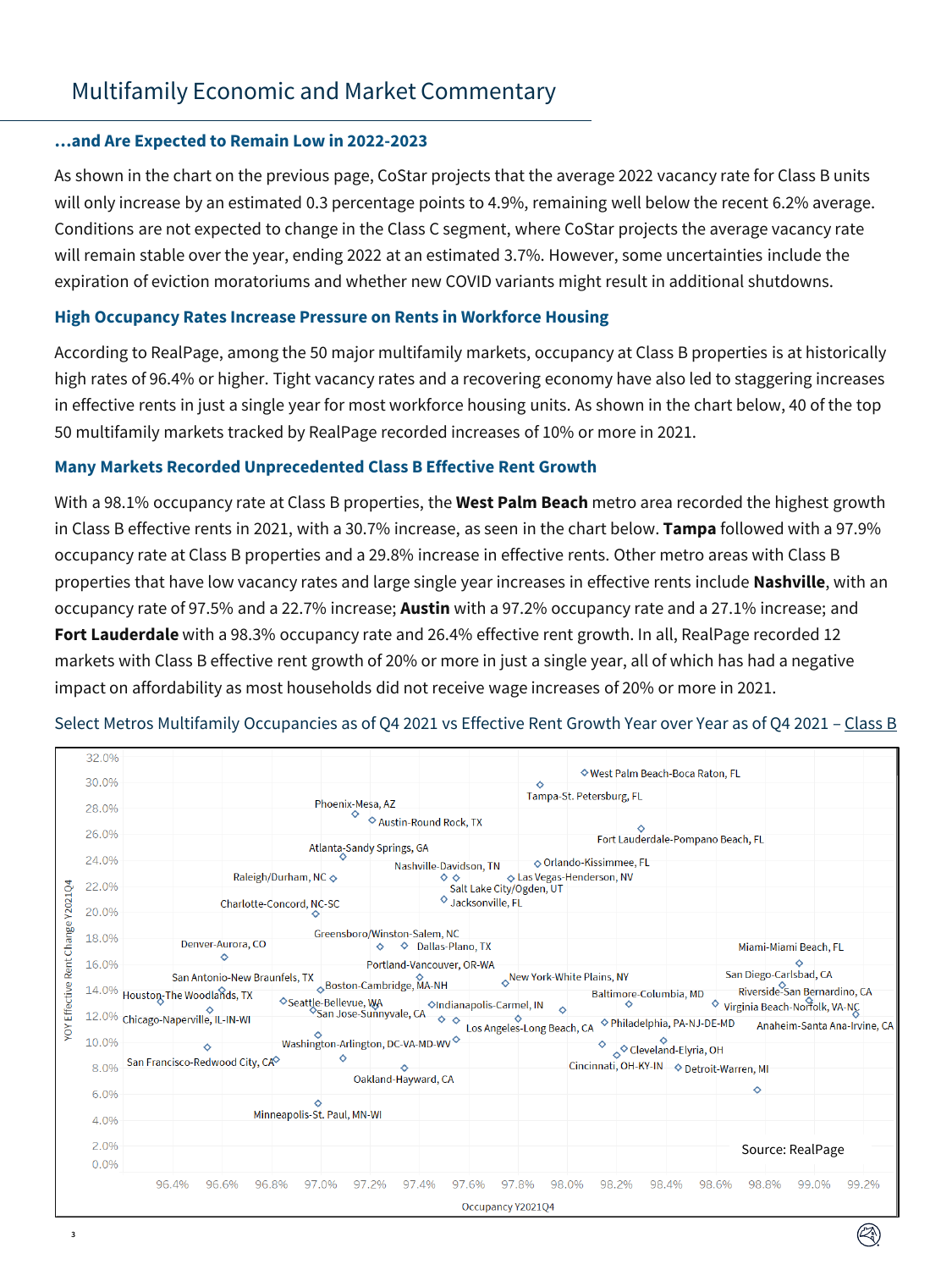#### **Midwestern Markets Also Saw Uncharacteristically High Rent Growth**

While typically not as high, tight vacancy rates and an unexpected increase in demand have also led to significant increases in effective rents at Class B properties in many Midwestern markets. For instance, according to data from RealPage, **Indianapolis**, **St. Louis**, and **Columbus** all had occupancy rates of around 97.5% in Q4 2021 and recorded effective rent growth at Class B properties of 12.9%, 11.7%, and 10.2%, respectively, in 2021. The **Cleveland** and **Detroit** metro areas recorded occupancy rates in excess of 98% as of Q4 2021 and effective rent growth of 9.5% and 8.0%, respectively, in 2021. As a result, these uncharacteristically high rates of growth eroded affordability for workforce housing renters in what are typically more affordable locations.

#### **Most Metros Became Less Affordable Over the Past Five Years**

4

While hourly wages recorded strong growth in 2021, most major multifamily markets have become less affordable when comparing cumulative wage growth to cumulative effective rent growth for Class B properties, even over the past five years. These include many traditionally more affordable markets in the Southeast and South.

As shown in the chart below, **Phoenix** has seen the greatest loss in affordability over the past five years as cumulative hourly wage growth of 15.5% was much lower than the cumulative effective rent growth for Class B properties of a whopping 68.8%. Similarly, cumulative wage growth of 17.4% in **Tampa** could not keep pace with the 56.9% increase in Class B effective rents. Cumulative wage growth of 14.1% in **Atlanta** was no match for the 53.4% cumulative increase in Class B rents. Other metros where wages fell far short of Class B effective rent growth include **Las Vegas**, **Charlotte**, **Salt Lake City**, and **Raleigh**.



#### Select Metros Cumulative Wage Growth Less Class B Effective Rent Growth Q1 2017-Q4 2021

Source: Moody's Analytics, RealPage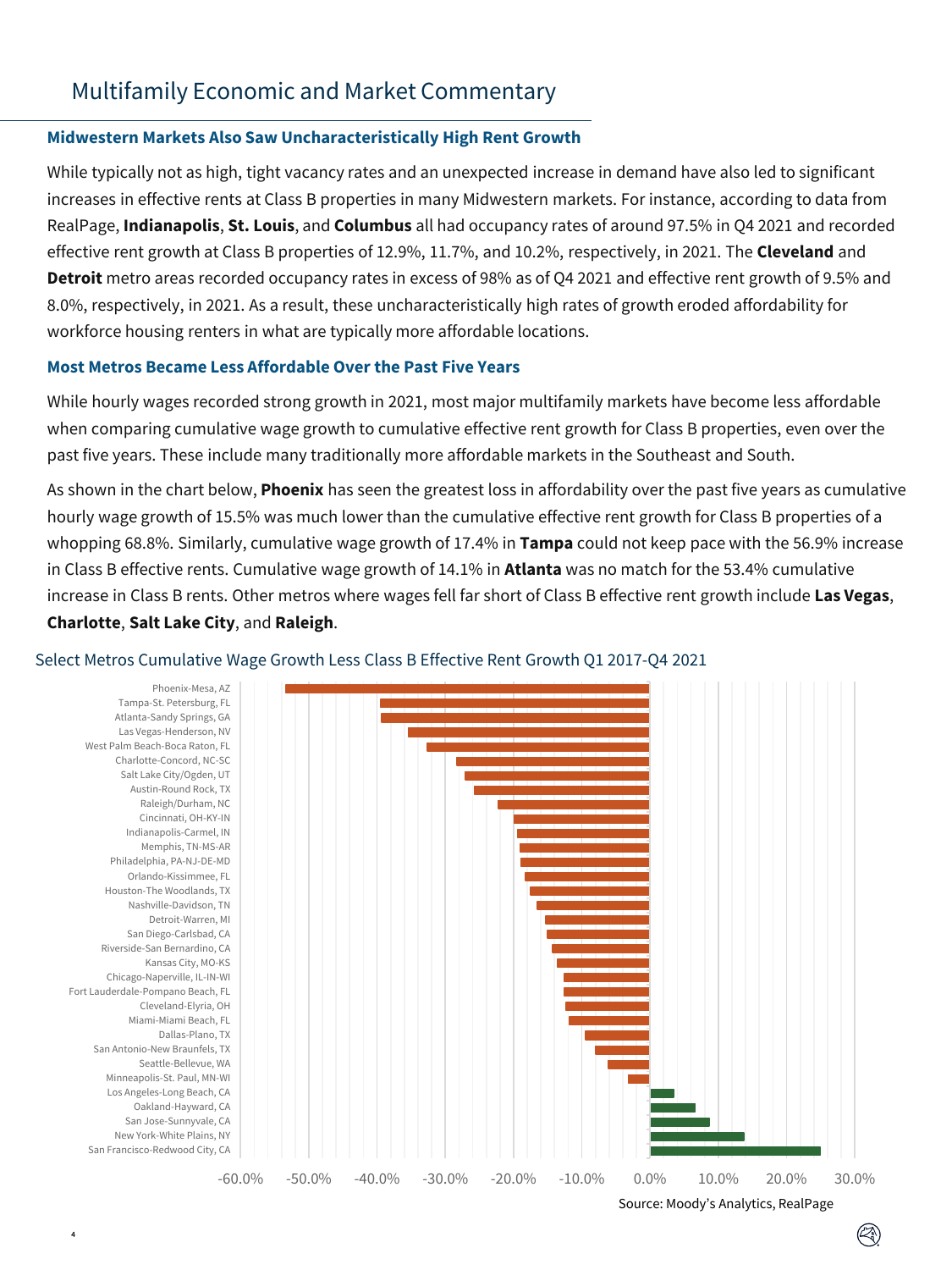### **A Handful of Major Multifamily Markets Became Slightly More Affordable**

As shown in the chart on the previous page, only a handful of major multifamily metros became more affordable when comparing cumulative wage growth to Class B cumulative effective rent growth over the past five years. These include the metros where rents declined the most significantly. For instance, over the past five years, wages in **San Francisco** grew by an estimated 22.3%, according to Moody's Analytics, while Class B effective rents fell by 2.3%. Similarly, wages grew by 17.1% in the **New York** area, while rents barely eked out a 3.4% cumulative increase over the past five years. The other major metro areas that became slightly more affordable over the past five years include **San Jose**, **Oakland**, and **Los Angeles**. However, all five areas remain very expensive for renters as Class B effective rents were \$2,400 per month or higher, as of Q4 2021. This would require a renter household to have a minimum income of \$96,000 per year to be able to afford a Class B unit based on the U.S. Department of Housing and Urban Development's (HUD) affordability standard of households not spending more than 30% on rent and utilities.

### **Lower Income Renters Struggle to Pay Rent**

5

Even prior to the pandemic, lower-income renters struggled to pay rent. As shown in the chart below, typical Class C rent payments between April and December 2019 trailed collections in Class A and B properties by between 5% and 6%, according to data from RealPage. The share of rent payments made by the end of the month by Class C renters during this time period was estimated to be 89.4%, compared to about 94.7% for Class A units and 95.5% for Class B units.

Despite strong wage growth for hourly workers, it appears that lower-income renters are still struggling to pay rent. As shown in the chart below, from July through November 2021, just over 86% of Class C renters were able to pay rent by the end of the month, compared to approximately 89% of renters prior to the start of the pandemic. While not as stark, middle market Class B renters have also seen some erosion in payments over the same time period, to just over 93% from 95.5%. With eroding affordability, expired eviction moratoriums, and job volatility in certain sectors, coupled with possible successive waves of COVID, there is concern that lower-income renters may be further impacted and struggle to pay rent in 2022.



#### Share of Rent Payments Made the End of the Month by Class (%) (April 2019 – December 2021)

Source: RealPage, Inc.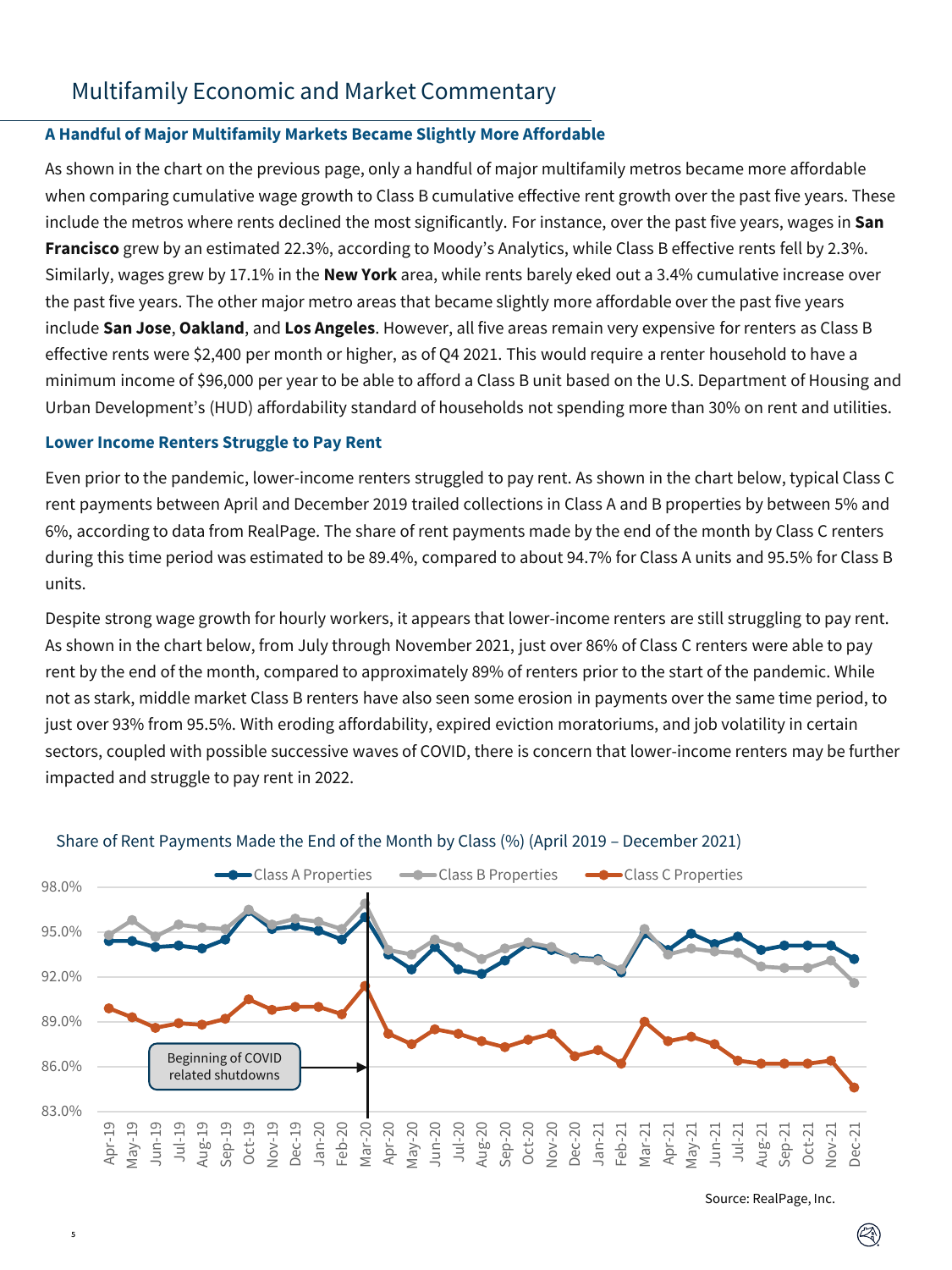## **Federally Assisted Rental Housing Not Immune**

Renters who receive federal assistance are among the lowest paid workers. In fact, just under 56% of renter households living in properties assisted with LIHTC, and 80% of renter households living in properties assisted by the Project-Based Section 8 program earn less than \$20,000 per year. Except for the LIHTC program, renters under federal assistance programs generally spend no more than 30% of their household income on rent and utilities.

Even so, these renters are still at risk because most work to afford their rent. According to HUD, the share of rent payments made at federally assisted properties declined to 85.4% in December 2021 from 88.8% in March 2020, prior to the start of pandemic-related shutdowns. This trend may be due to the large share of renters earning less than \$20,000 annually living in these properties. Any disruption to income could affect their ability to pay rent.

## Share of Rent Payments Made the End of the Month by Federally Assisted Program (March 2019 – Dec. 2021)



#### **LIHTC Properties Fared Better Than Class C Properties**

Source: U.S. Department of Housing and Urban Development

Interestingly, the share of payments made varied by the type of project-based assistance, as shown in the chart above. According to the National Housing Preservation Database, which contains information on most federally assisted rental properties in the country, about half of federally assisted rental homes receive LIHTC, making it the largest program providing federal assistance. As of June 2021, an estimated 2.5 million units were assisted by LIHTC. Unlike most federally assisted programs, the LIHTC program does not guarantee that residents in these units will spend no more than 30% of their income on rent and utilities. In fact, according to the National Council of Housing Finance Agencies (NCSHA) 2020 State HFA Factbook, more than a quarter of LIHTC-assisted units also receive assistance under the Project-Based Section 8 program to keep the rent affordable.

There has been some erosion in renters' ability to pay their rent at LIHTC properties, as the share of rents paid by the end of the month declined by about 4 percentage points as of December 2021 relative to the share paid prior to March 2020. Yet, an estimated 88.3% share of these renters in LIHTC properties paid their rent by the end of the month in December 2021, which is about 2 percentage points higher than the payment rate at Class C properties. Further, LIHTC properties continued to have the highest payment rate among all federally assisted properties in 2021 as shown on the 6 chart above.  $(\heartsuit)$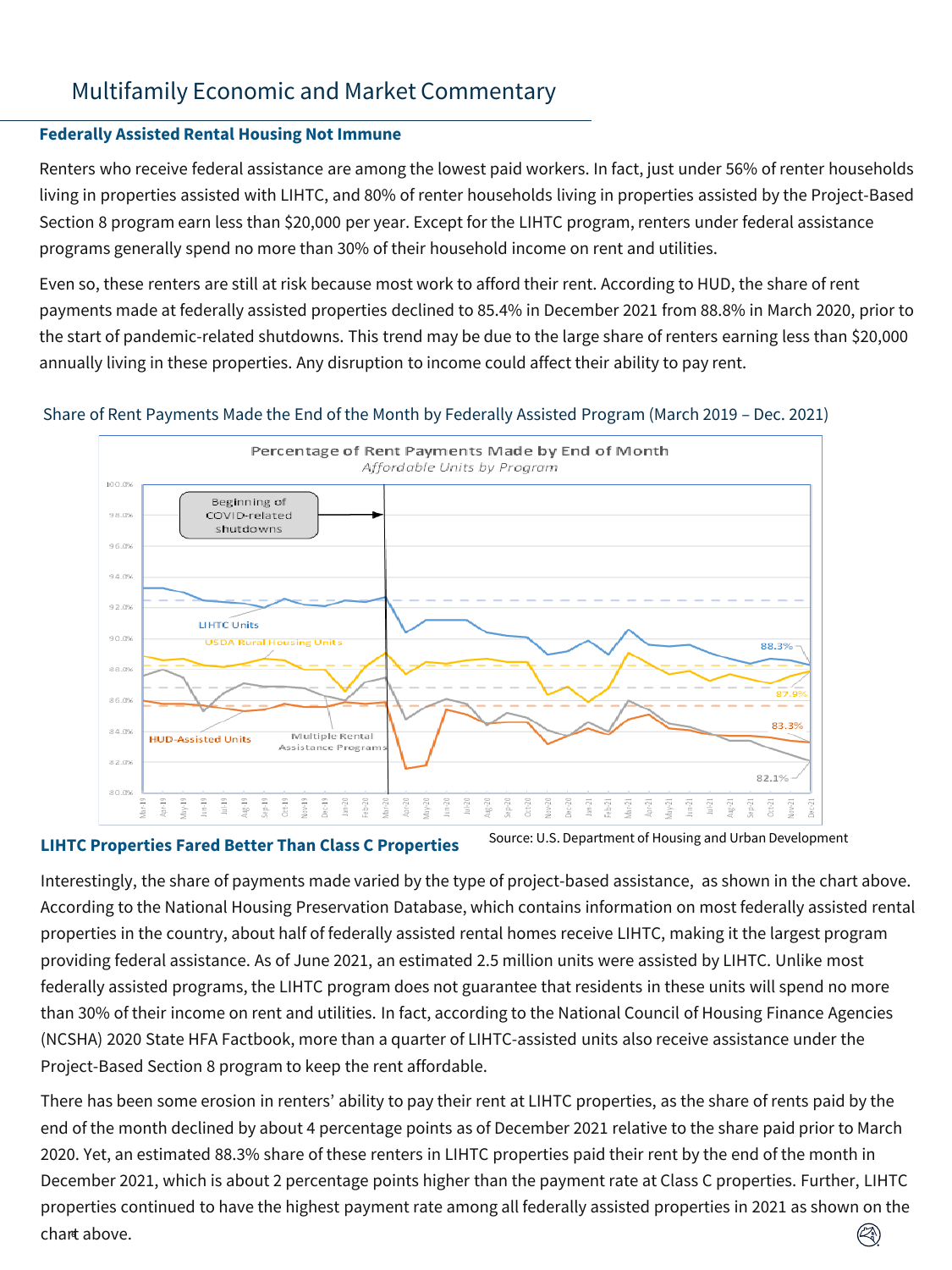### **Rental Assistance Running Out…**

With the decline in lower income renter households' ability to pay rent by the end of the month, emergency rental assistance has been crucial. According to the latest U.S. Treasury Department report released in January 2022, through November 30, 2021, \$28 billion of the Emergency Rental Assistance Program (ERAP) funds have already been distributed, representing approximately 60% of the total amount allocated. Yet, the distribution of funds has varied widely. Eight states have allocated less than 20% of their ERAP funds: **Arizona**, **Nebraska**, **Louisiana**, **Vermont**, **North Dakota**, **South Dakota**, **South Carolina**, and **Wyoming**. However, more concerning is the fact that four states, including **New York**, **California**, **Connecticut**, and **Texas**, have distributed 100% of their ERAP allocations. Three of these four states have multifamily markets that saw effective rents rise by more than 20% in 2021 and will more than likely need additional assistance to help keep lower-income renters in their units.

#### **…but Evictions Remain Below Historic Levels**

With more renter households having trouble paying rent it is not surprising that evictions are rising. The Eviction Lab at Princeton, which monitors eviction filings in 31 cities and six states across the country, has indicated that eviction levels have been rising since the lifting of the Centers for Disease Control eviction moratorium in August 2021.

According to the recently released report *Preliminary Analysis: Eviction Filing Trends After the CDC Moratorium Expiration,* which utilized Eviction Lab data, "…since the CDC moratorium ended, landlords have filed a growing number of cases, though still far fewer than are seen in a typical, pre-pandemic year." The same study noted that 20.4% more cases were filed in the three months after the moratorium expired than over the final three months that it was in place. However, it is important to note that at a national level eviction filings remain 65% below the historic prepandemic average.

Eviction filings vary widely by jurisdiction as shown in the chart below. So far, only **Las Vegas**, where 11,799 eviction cases were filed between August 27, 2021 and November 26, 2021, has exceeded the historic average running at 126% of historical filings. Seven additional cities have eviction rates over 80% of their historic average, including **Indianapolis**, **Tampa**, **Houston**, **Cincinnati**, and **Columbus**. With affordability eroding and ERAP running out of funds in many places, there is a possibility of eviction rates rising further in certain jurisdictions over the coming months.